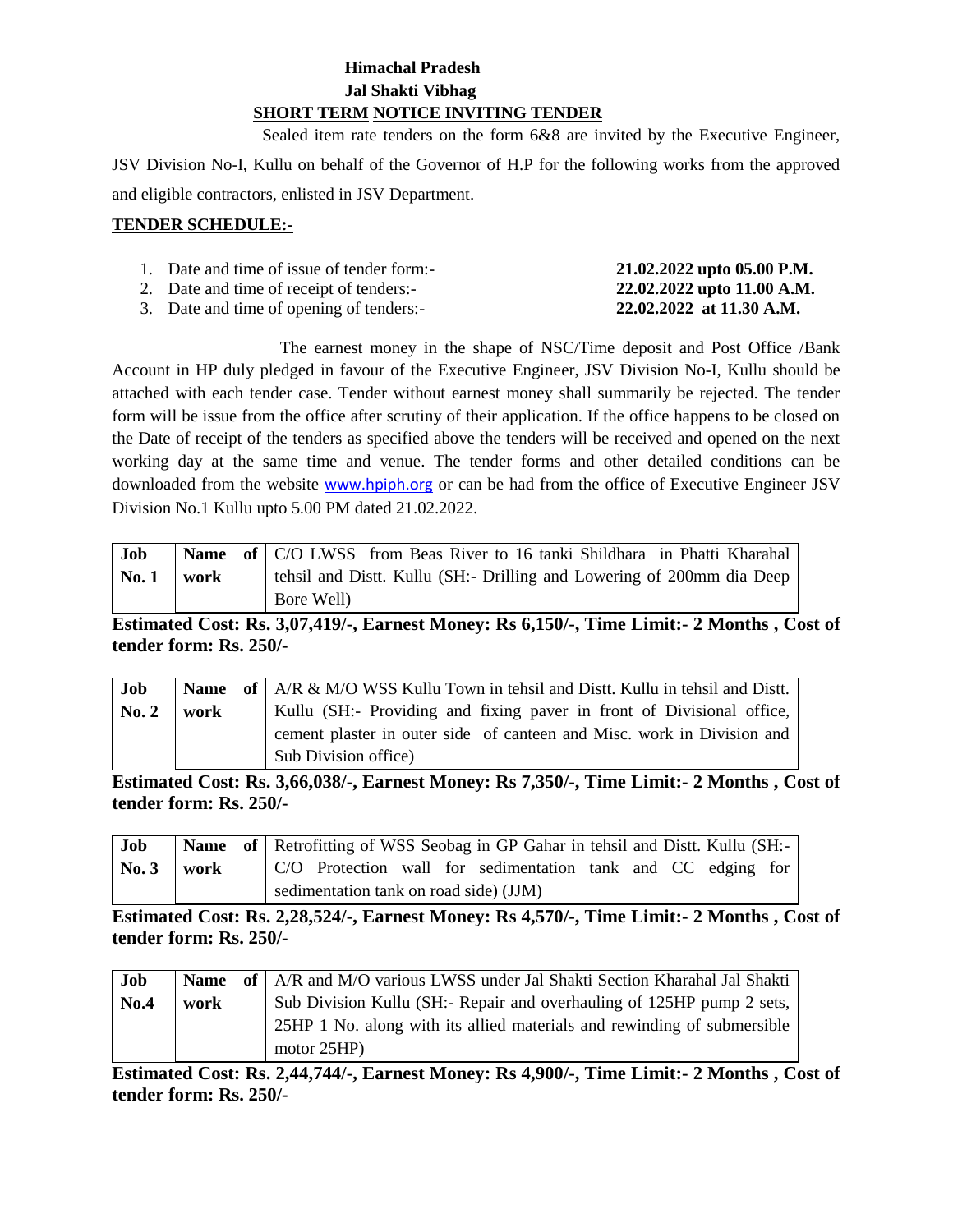| Job            |  | <b>Name</b> of Augmentation of WSS Manali Town (SH:- Providing and fixing CI sluice |
|----------------|--|-------------------------------------------------------------------------------------|
| No. $5$   work |  | valve 150mm dia and 200mm dia)                                                      |

**Estimated Cost: Rs. 1,71,636/-, Earnest Money: Rs 3,435/-, Time Limit:- 2 Months , Cost of tender form: Rs. 250/-**

| Job             |  | <b>Name</b> of Augmentation of LWSS in village Bashing in GP Bashing in Tehsil and |
|-----------------|--|------------------------------------------------------------------------------------|
| $\sqrt{6}$ work |  | Dist Kullu (H.P) (SH:- Drilling and Lowering of 200 mm dia Bore well)              |

**Estimated Cost: Rs. 1,99,279/-, Earnest Money: Rs 4,000/-, Time Limit:- 2 Months , Cost of tender form: Rs. 250/-**

| Job                 |  | Name of   Repair and Restoration of rain damages WSS under Kharahal section in |
|---------------------|--|--------------------------------------------------------------------------------|
| $\sqrt{N_0.7}$ work |  | tehsil and Distt. Kullu (SH:- Providing and Supplying GI fittings)             |

**Estimated Cost: Rs. 1,00,467/-, Earnest Money: Rs 2,010/-, Time Limit:- 2 Months , Cost of tender form: Rs. 250/-**

| Job                     |  | Name of Repair and Restoration of rain damages WSS under Lug Valley section in |
|-------------------------|--|--------------------------------------------------------------------------------|
| $\sqrt{8}$ No. 8   work |  | tehsil and distt. Kullu (SH:- Providing and supplying GI fittings)             |

**Estimated Cost: Rs. 1,00,467/-, Earnest Money: Rs 2,010/-, Time Limit:- 2 Months , Cost of tender form: Rs. 250/-**

| Job   |      | <b>Name</b> of   A/R and M/O WSS Nasogi, Dhunkri, Kanyal, Siyal in GP Nasogi in tehsil |
|-------|------|----------------------------------------------------------------------------------------|
| No. 9 | work | Manali Distt. Kullu (SH:- Operation, running, repair and maintenance of                |
|       |      | WSS to tail end which includes various civil structure, storage tanks,                 |
|       |      | gravity main and distribution system for six months)                                   |

**Estimated Cost: Rs. 3,09,675/-, Earnest Money: Rs 6,195/-, Time Limit:- 6 Months , Cost of tender form: Rs. 250/-**

| Job               |  | <b>Name</b> of $\mid$ A/R and M/O sewerage scheme Kullu town (SH:-R/R masonry protection |
|-------------------|--|------------------------------------------------------------------------------------------|
| $\bf{No.10}$ work |  | wall for Type-II Qtr. at Shastrinagar)                                                   |

**Estimated Cost: Rs. 1,86,686/-, Earnest Money: Rs 3,750/-, Time Limit:- 2 Months , Cost of tender form: Rs. 250/-**

| Job                   |  | <b>Name</b> of   A/R and M/O WSS Kullu Town in tehsil and dist. Kullu (SH:- Providing |
|-----------------------|--|---------------------------------------------------------------------------------------|
| $\text{No.}11$   work |  | and fixing Cup Board Almirah in Drawing Branch in Jal Shakti Circle                   |
|                       |  | office Bashing)                                                                       |

**Estimated Cost: Rs. 3,51,562/-, Earnest Money: Rs 7,050/-, Time Limit:- 2 Months , Cost of tender form: Rs. 250/-**

| Job                  |  | <b>Name</b> of $AR$ and M/O WSS Kullu Town (SH:- Providing and supplying of LPG |
|----------------------|--|---------------------------------------------------------------------------------|
| $\sqrt{N_0.12}$ work |  | Room Heater 19 KG Cylinder and Belco Elegant Heat Pillar Heater)                |

**Estimated Cost: Rs. 1,04,625/-, Earnest Money: Rs 2,100/-, Time Limit:- 2 Months , Cost of tender form: Rs. 250/-**

| Job   |      | Name of Printing of high quality banners to create awareness about water sanitation |
|-------|------|-------------------------------------------------------------------------------------|
| No.13 | work | and JJM programme in Government Secondary Schools (Govt. Senior                     |
|       |      | Secondary School, Government High School, Government Primary School                 |
|       |      | under Jal Shakti Division Anni)                                                     |

**Estimated Cost: Rs. 1,24,125/-, Earnest Money: Rs 2,490/-, Time Limit:- 1 Month , Cost of tender form: Rs. 250/-**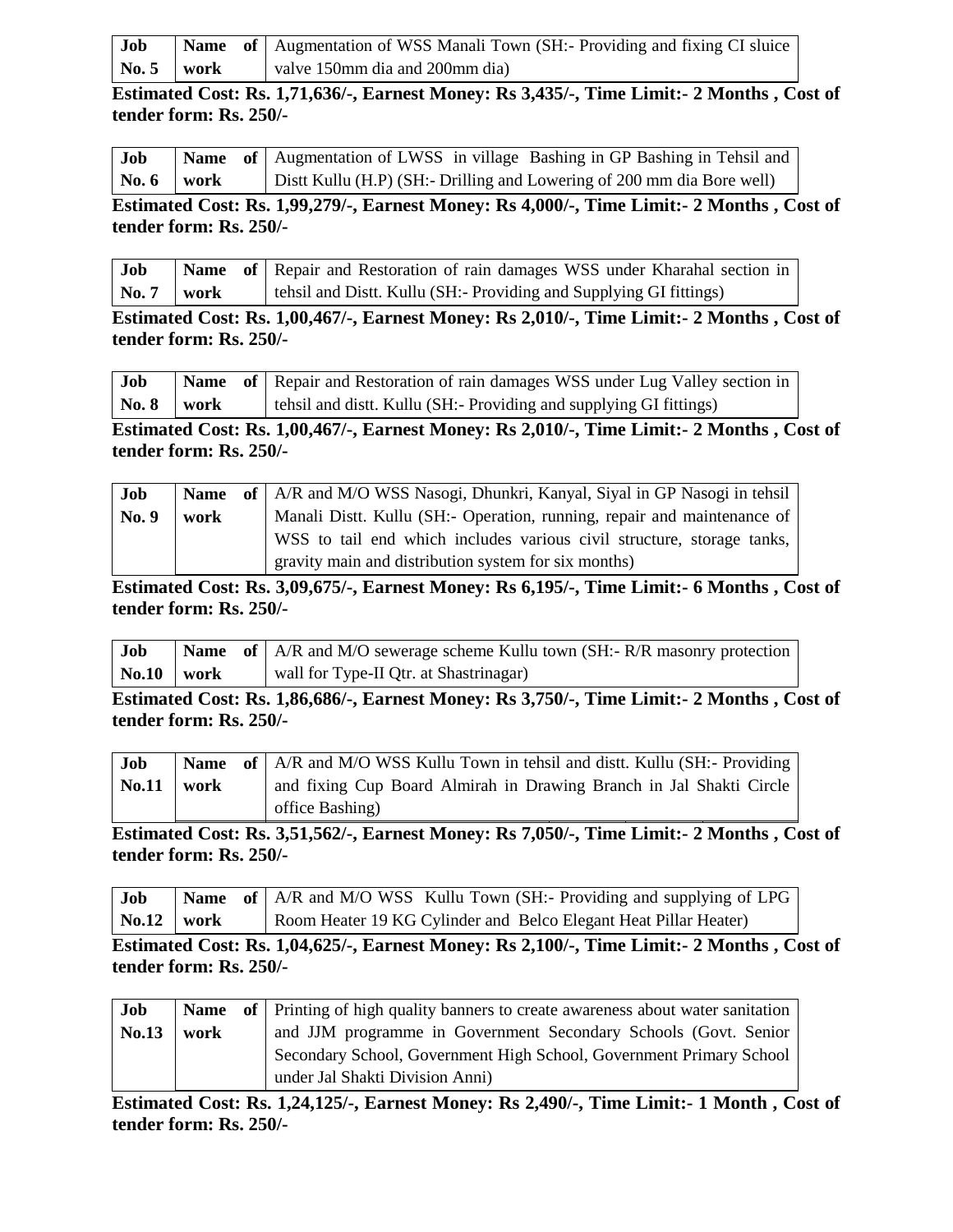| Job                 |  | <b>Name</b> of A/R and M/O WSS Kullu Town (SH:- Distempering and painting in |
|---------------------|--|------------------------------------------------------------------------------|
| $\text{No.14}$ work |  | canteen and outer side area and providing and fixing cup board Almirah in    |
|                     |  | Bill Branch in sub division office)                                          |

**Estimated Cost: Rs. 1,73,134/-, Earnest Money: Rs 3,470/-, Time Limit:- 2 Months , Cost of tender form: Rs. 250/-**

| Job          |      | <b>Name</b> of   A/R and M/O Sewerage scheme Manali Town in tehsil Manali Distt. Kullu |
|--------------|------|----------------------------------------------------------------------------------------|
| <b>No.15</b> | work | (SH:- Excavation, laying, jointing and testing of D.I pipe 150mm dia and               |
|              |      | C/O brick manhole 4 Nos at ward No. 2 near House of Sh. Kashmir Singh)                 |

**Estimated Cost: Rs. 1,35,838/-, Earnest Money: Rs 2,720/-, Time Limit:- 2 Months , Cost of tender form: Rs. 250/-**

| Job          |      | <b>Name</b> of A/R and M/O Sewerage Scheme Manali Town in tehsil Manali Distt. |
|--------------|------|--------------------------------------------------------------------------------|
| <b>No.16</b> | work | Kullu (SH:- Excavation, laying, jointing and testing of DI pipe 150mm dia,     |
|              |      | C/O brick manhole chamber 4 Nos between SDM residence to main line             |
|              |      | and C/O protection wall)                                                       |

**Estimated Cost: Rs. 1,66,223/-, Earnest Money: Rs 3,330/-, Time Limit:- 2 Months , Cost of tender form: Rs. 250/-**

| Job          |      | <b>Name</b> of Restoration of rain damages to FIS Bari Kuhal in GP Katrain in tehsil and |
|--------------|------|------------------------------------------------------------------------------------------|
| <b>No.17</b> | work | dist. Kullu (SH:- Dismentalling, relaying, jointing and testing of G.I pipe              |
|              |      | 150mm dia due to change in alignment)                                                    |

**Estimated Cost: Rs. 1,11,750/-, Earnest Money: Rs 2,240/-, Time Limit:- 2 Months , Cost of tender form: Rs. 250/-**

| Job          |      | <b>Name</b> of Regarding Re-routing and shifting of existing IPH utilities in Mandi and |
|--------------|------|-----------------------------------------------------------------------------------------|
| <b>No.18</b> | work | Distt. Kullu (SH:- Extension of 50mm pipe line from Kinja Delivery Tank                 |
|              |      | to Chanjar Tank).                                                                       |

**Estimated Cost: Rs. 2,04,115/-, Earnest Money: Rs 4,090/-, Time Limit:- 2 Months , Cost of tender form: Rs. 250/-**

| Job   |      | <b>Name</b> of Restoration of WSS Kullu Town (SH:- Providing and supplying of G.I) |
|-------|------|------------------------------------------------------------------------------------|
| No.19 | work | pipe and fittings along with their accessories in Dhalpur (Phase-I) Kullu.         |

**Estimated Cost: Rs. 1,90,616/-, Earnest Money: Rs 3,820/-, Time Limit:- 2 Months , Cost of tender form: Rs. 250/-**

| Job                   |  | Name of Restoration WSS Kasheri Galoon in section Katrain in tehsil and distt. |
|-----------------------|--|--------------------------------------------------------------------------------|
| $\text{No.}20$   work |  | Kullu (SH:- Dismentalling, relaying, jointing and testing of G.I Pipe          |
|                       |  | $25$ mm dia at various $RD's$                                                  |

**Estimated Cost: Rs. 2,06,796/-, Earnest Money: Rs 4,150/-, Time Limit:- 2 Months , Cost of tender form: Rs. 250/-**

| Job          |  | <b>Name</b> of Augmentation of LWSS in village Sari Bhekhali in GP Sari in tehsil and |
|--------------|--|---------------------------------------------------------------------------------------|
| $No.21$ work |  | dist. Kullu (SH:- Distempering, painting, Sanitary fitting in 2 <sup>nd</sup> stage   |
|              |  | Pump House at Bhekhali)                                                               |

**Estimated Cost: Rs. 1,53,767/-, Earnest Money: Rs 3,080/-, Time Limit:- 2 Months , Cost of tender form: Rs. 250/-**

| Job                 |  | Name of   C/O LIS Group of villages in Bandrol, Jindour, Nallach, Banogi and |
|---------------------|--|------------------------------------------------------------------------------|
| $\text{No.22}$ work |  | Bashing in tehsil and dist. Kullu (H.P) (SH:- C/O main channel at RD         |
|                     |  | 1070 to 1270=200m and R/wall at RD 1070-1075=5m)                             |

**Estimated Cost: Rs. 3,99,422/-, Earnest Money: Rs 8,000/-, Time Limit:- 2 Months , Cost of tender form: Rs. 250/-**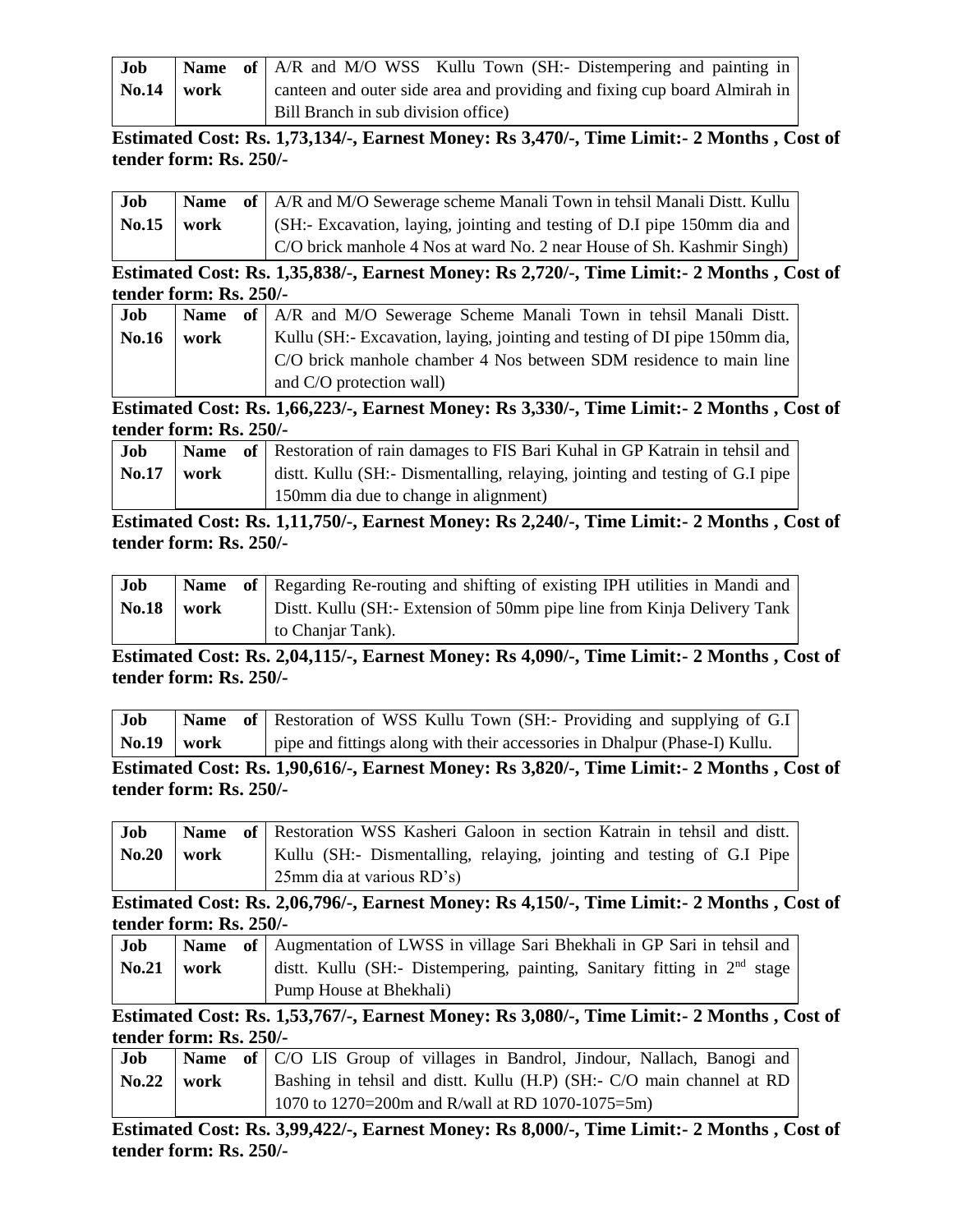| Job                 |  | Name of   Installation of painted permanent hordings in various locations of blocks, $\vert$ |
|---------------------|--|----------------------------------------------------------------------------------------------|
| $\text{No.23}$ work |  | SDM offices, hospitals and bus stands of size 12'X8' in kullu Distt.                         |

**Estimated Cost: Rs. 4,02,000/-, Earnest Money: Rs 8,050/-, Time Limit:- 2 Months , Cost of tender form: Rs. 250/-**

| Job   |      | <b>Name</b> of Providing drinking water facility to Eco-friendly market at Marhi in tehsil |
|-------|------|--------------------------------------------------------------------------------------------|
| No.24 | work | Manali Distt. Kullu (SH:- Excavation, Providing, laying, jointing and                      |
|       |      | testing of PPR pipe PN/16 SDR 7,4,50mm dia at RD 0/0 to 600=600 and                        |
|       |      | 32mm dia at RD 0 to $260=260$ Rmt)                                                         |

**Estimated Cost: Rs. 4,83,913/-, Earnest Money: Rs 9,678/-, Time Limit:- 3 Months , Cost of tender form: Rs. 250/-**

| Job                 |  | <b>Name</b> of Printing of high quality banners based on water quality and JJM to create |
|---------------------|--|------------------------------------------------------------------------------------------|
| $\text{No.25}$ work |  | awareness about water sanitation and JJM programme in all Anganwadi                      |
|                     |  | centre under Jal Shakti Division Kullu No. 1)                                            |

**Estimated Cost: Rs. 1,21,125/-, Earnest Money: Rs 2,430/-, Time Limit:- 1 Month , Cost of tender form: Rs. 250/-**

# **General Conditions.**

- 1 The contractors/firms should possess the following documents (Photocopy to be attached):-
- (i) Latest renewal/enlistment of contractor's registration.
- (ii) PAN No and GST Registration.
- (iii) EPF Registration No before award of work.
- 4. Draft Notice Inviting Tender/ Drawing/ specifications can be seen in the office of the undersigned on any working day between 11.00 A.M. to 4 P.M.
- 5. Ambiguous/ telegraphic/ conditional tenders or tenders by fax shall not be entertained/ considered in any case.
- 6. The Executive Engineer, reserves the right to accept/reject/cancel any or all tenders without assigning any reasons.
- 7. The tender form will not be issued to the defaulter contractors.
- 8. The offer shall remain valid up to 120 days after the opening of the tenders.
- 9. The contractor must quoted their rates both in words as well as in figures.

Executive Engineer JSV Division No.1 Kullu On behalf of the Governor of HP

#### No. JSV-IDK-CB-TA-NIT/2021-22- Dated:-

### **Copy forwarded to the following for information:-**

- 1 The Engineer-in- Chief, JSV Department Shimla.
- 2 All the Chief Engineer, JSV Department.
- 3 All the Superintending Engineer, JSV Department.
- 4 All the Executive Engineer, JSV Department.
- 5 The Deputy Commissioner, Kullu.
- 6 All the Assistant Engineer, under this Division.